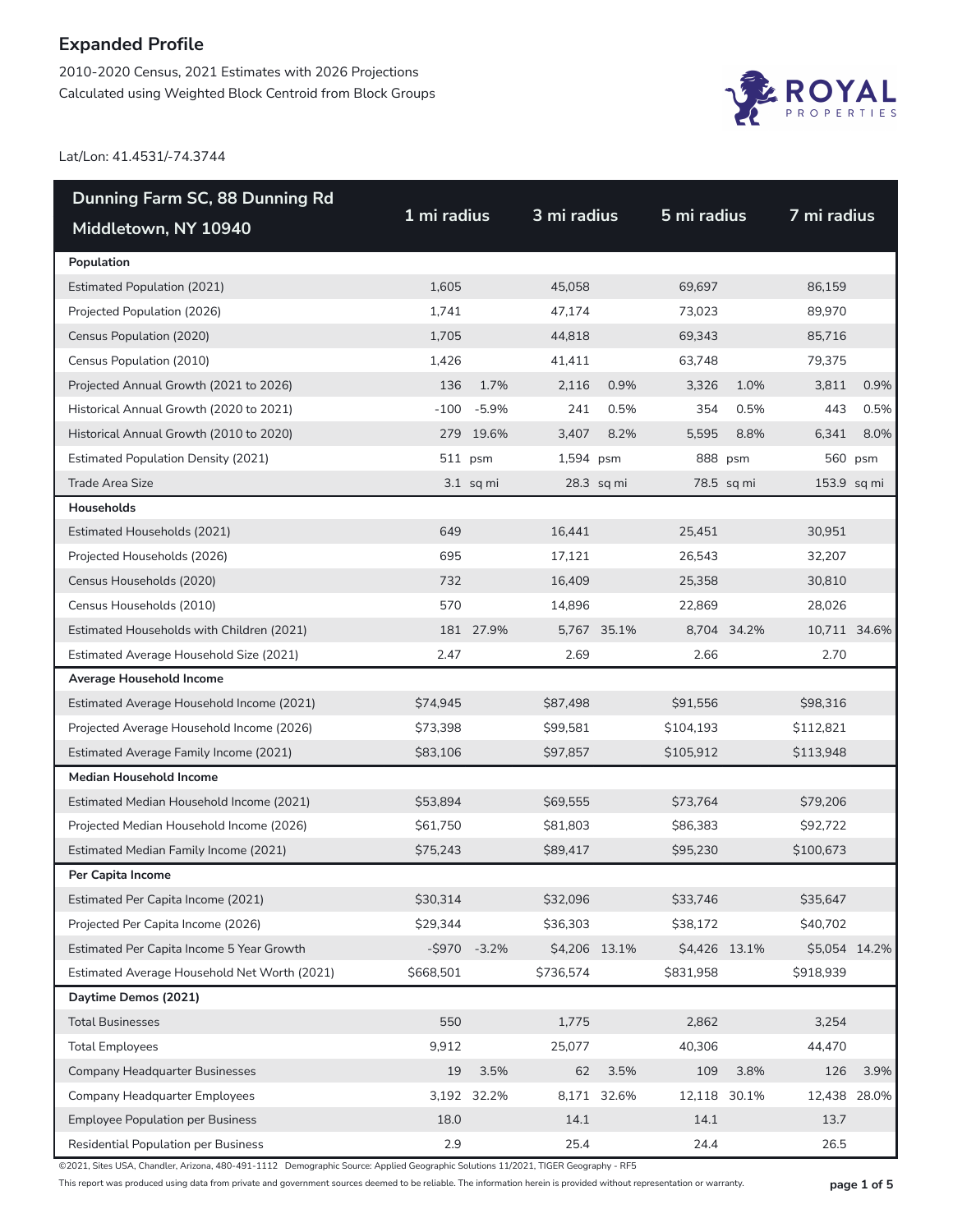2010-2020 Census, 2021 Estimates with 2026 Projections Calculated using Weighted Block Centroid from Block Groups



Lat/Lon: 41.4531/-74.3744

| Dunning Farm SC, 88 Dunning Rd                  |             |             |              |             |              | 5 mi radius  |              |             |  |  |
|-------------------------------------------------|-------------|-------------|--------------|-------------|--------------|--------------|--------------|-------------|--|--|
| Middletown, NY 10940                            | 1 mi radius |             |              | 3 mi radius |              |              | 7 mi radius  |             |  |  |
| <b>Race &amp; Ethnicity</b>                     |             |             |              |             |              |              |              |             |  |  |
| <b>White (2021)</b>                             | 650         | 40.5%       | 17,385 38.6% |             | 31,159 44.7% |              | 43,019 49.9% |             |  |  |
| Black or African American (2021)                |             | 366 22.8%   |              | 8,972 19.9% | 13,088       | 18.8%        | 14,195 16.5% |             |  |  |
| American Indian or Alaska Native (2021)         | 9           | 0.6%        | 525          | 1.2%        | 725          | 1.0%         | 799          | 0.9%        |  |  |
| Asian (2021)                                    | 59          | 3.7%        | 1,565        | 3.5%        | 2,264        | 3.2%         | 2,781        | 3.2%        |  |  |
| Hawaiian or Pacific Islander (2021)             |             |             | $23 -$       |             | $36 -$       |              | $37 -$       |             |  |  |
| Other Race (2021)                               |             | 297 18.5%   |              | 9,852 21.9% | 12,838 18.4% |              | 14,114 16.4% |             |  |  |
| Two or More Races (2021)                        |             | 223 13.9%   |              | 6,735 14.9% |              | 9,588 13.8%  | 11,214 13.0% |             |  |  |
| Not Hispanic or Latino Population (2021)        |             | 1,132 70.5% | 28,050 62.3% |             | 46,482 66.7% |              | 60,100 69.8% |             |  |  |
| Hispanic or Latino Population (2021)            |             | 473 29.5%   | 17,008 37.7% |             | 23,215 33.3% |              | 26,059 30.2% |             |  |  |
| Not Hispanic or Latino Population (2026)        | 1,210       | 69.5%       | 28,940 61.3% |             |              | 47,966 65.7% | 61,816 68.7% |             |  |  |
| Hispanic or Latino Population (2026)            |             | 531 30.5%   | 18,233 38.7% |             |              | 25,057 34.3% | 28,154 31.3% |             |  |  |
| Not Hispanic or Latino Population (2020)        | 1,178       | 69.1%       | 27,614 61.6% |             | 46,019 66.4% |              | 59,294 69.2% |             |  |  |
| Hispanic or Latino Population (2020)            |             | 527 30.9%   | 17,204 38.4% |             | 23,324 33.6% |              | 26,422 30.8% |             |  |  |
| Not Hispanic or Latino Population (2010)        |             | 1,081 75.8% | 27,310 65.9% |             | 45,344 71.1% |              | 59,097 74.5% |             |  |  |
| Hispanic or Latino Population (2010)            |             | 345 24.2%   | 14,101 34.1% |             | 18,404 28.9% |              | 20,277 25.5% |             |  |  |
| Projected Hispanic Annual Growth (2021 to 2026) | 58          | 2.4%        | 1,225        | 1.4%        | 1,842        | 1.6%         | 2,095        | 1.6%        |  |  |
| Historic Hispanic Annual Growth (2010 to 2021)  | 128         | 3.4%        | 2,907        | 1.9%        | 4,811        | 2.4%         | 5,782        | 2.6%        |  |  |
| Age Distribution (2021)                         |             |             |              |             |              |              |              |             |  |  |
| Age Under 5                                     | 84          | 5.2%        | 2,935        | 6.5%        | 4,232        | 6.1%         | 5,018        | 5.8%        |  |  |
| Age 5 to 9 Years                                | 82          | 5.1%        | 2,835        | 6.3%        | 4,316        | 6.2%         | 5,315        | 6.2%        |  |  |
| Age 10 to 14 Years                              | 94          | 5.8%        | 3,004        | 6.7%        | 4,657        | 6.7%         | 5,823        | 6.8%        |  |  |
| Age 15 to 19 Years                              | 105         | 6.6%        | 3,183        | 7.1%        | 4,855        | 7.0%         | 6,009        | 7.0%        |  |  |
| Age 20 to 24 Years                              | 110         | 6.9%        | 3,590        | 8.0%        | 5,279        | 7.6%         | 6,322        | 7.3%        |  |  |
| Age 25 to 29 Years                              | 120         | 7.5%        | 3,744        | 8.3%        | 5,339        | 7.7%         | 6,172        | 7.2%        |  |  |
| Age 30 to 34 Years                              | 114         | 7.1%        | 3,074        | 6.8%        | 4,553        | 6.5%         | 5,372        | 6.2%        |  |  |
| Age 35 to 39 Years                              | 84          | 5.2%        | 2,845        | 6.3%        | 4,390        | 6.3%         | 5,364        | 6.2%        |  |  |
| Age 40 to 44 Years                              | 87          | 5.4%        | 2,579        | 5.7%        | 4,086        | 5.9%         | 5,133        | 6.0%        |  |  |
| Age 45 to 49 Years                              | 93          | 5.8%        | 2,619        | 5.8%        | 4,148        | 6.0%         | 5,240        | 6.1%        |  |  |
| Age 50 to 54 Years                              | 120         | 7.5%        | 2,852        | 6.3%        | 4,489        | 6.4%         | 5,678        | 6.6%        |  |  |
| Age 55 to 59 Years                              | 126         | 7.9%        | 2,901        | 6.4%        | 4,628        | 6.6%         | 5,936        | 6.9%        |  |  |
| Age 60 to 64 Years                              | 108         | 6.7%        | 2,570        | 5.7%        | 4,167        | 6.0%         | 5,311        | 6.2%        |  |  |
| Age 65 to 74 Years                              |             | 160 10.0%   | 3,715        | 8.2%        | 6,119        | 8.8%         | 7,729        | 9.0%        |  |  |
| Age 75 to 84 Years                              | 79          | 4.9%        | 1,772        | 3.9%        | 2,999        | 4.3%         | 3,802        | 4.4%        |  |  |
| Age 85 Years or Over                            | 40          | 2.5%        | 840          | 1.9%        | 1,440        | 2.1%         | 1,938        | 2.2%        |  |  |
| Median Age                                      | 39.3        |             | 34.9         |             | 36.3         |              | 37.3         |             |  |  |
| Gender Age Distribution (2021)                  |             |             |              |             |              |              |              |             |  |  |
| Female Population                               | 870         | 54.2%       | 22,897 50.8% |             | 35,370 50.7% |              | 43,613 50.6% |             |  |  |
| Age 0 to 19 Years                               | 189         | 21.7%       |              | 5,826 25.4% |              | 8,756 24.8%  | 10,717 24.6% |             |  |  |
| Age 20 to 64 Years                              |             | 510 58.6%   | 13,495 58.9% |             | 20,598 58.2% |              | 25,237 57.9% |             |  |  |
| Age 65 Years or Over                            |             | 171 19.7%   |              | 3,576 15.6% |              | 6,016 17.0%  |              | 7,659 17.6% |  |  |
| Female Median Age                               | 41.7        |             | 36.1         |             | 38.0         |              | 38.9         |             |  |  |
| Male Population                                 |             | 735 45.8%   | 22,161 49.2% |             | 34,327 49.3% |              | 42,546 49.4% |             |  |  |
| Age 0 to 19 Years                               |             | 176 23.9%   |              | 6,130 27.7% |              | 9,304 27.1%  | 11,447 26.9% |             |  |  |
| Age 20 to 64 Years                              |             | 452 61.4%   | 13,280 59.9% |             | 20,481 59.7% |              | 25,289 59.4% |             |  |  |
| Age 65 Years or Over                            |             | 108 14.6%   |              | 2,751 12.4% |              | 4,542 13.2%  |              | 5,810 13.7% |  |  |
| Male Median Age                                 | 36.3        |             | 33.7         |             | 34.7         |              | 35.7         |             |  |  |

©2021, Sites USA, Chandler, Arizona, 480-491-1112 Demographic Source: Applied Geographic Solutions 11/2021, TIGER Geography - RF5

This report was produced using data from private and government sources deemed to be reliable. The information herein is provided without representation or warranty. **page 2 of 5**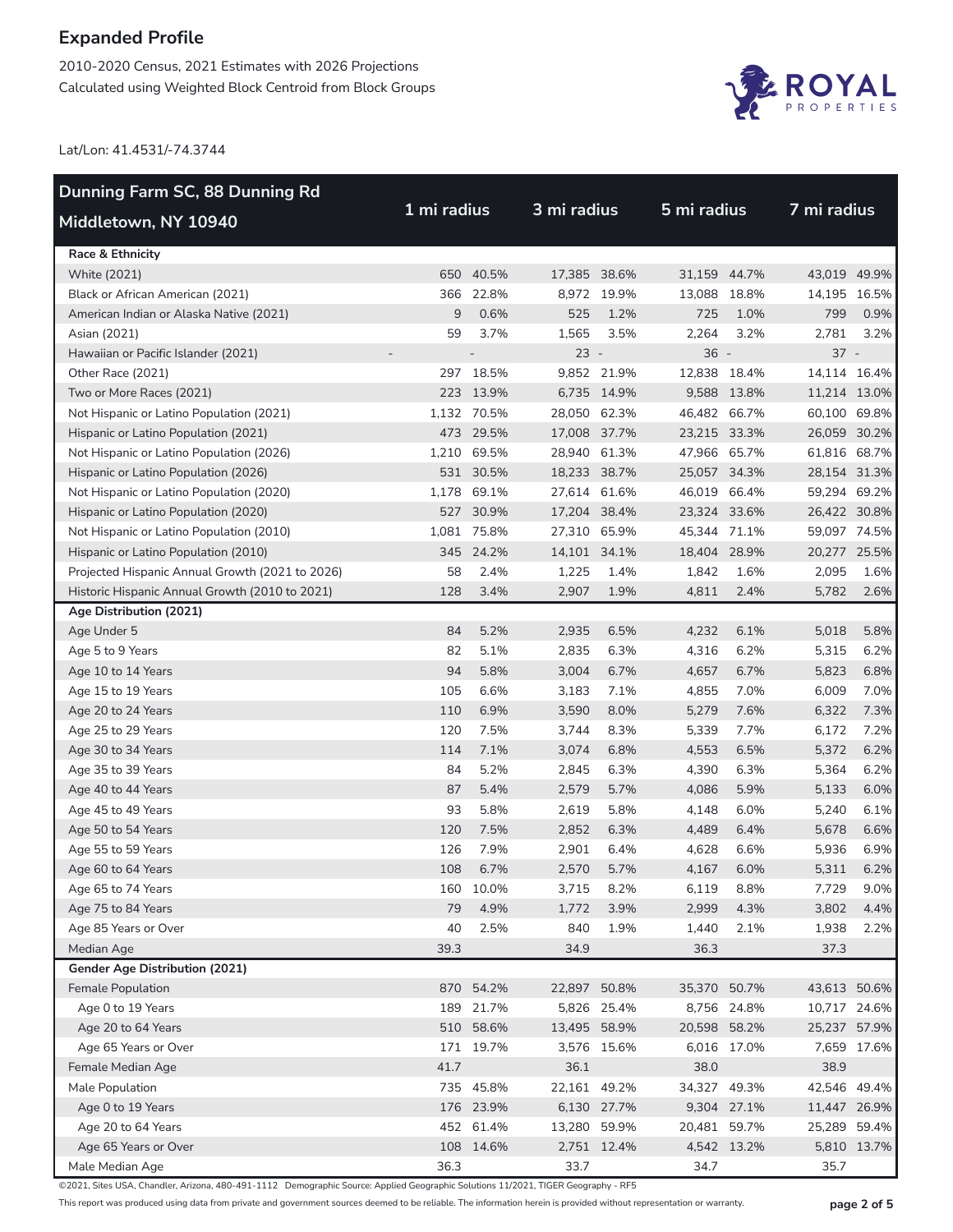2010-2020 Census, 2021 Estimates with 2026 Projections Calculated using Weighted Block Centroid from Block Groups



Lat/Lon: 41.4531/-74.3744

| Dunning Farm SC, 88 Dunning Rd               |             |             |              |             |              |             |              |             |  |
|----------------------------------------------|-------------|-------------|--------------|-------------|--------------|-------------|--------------|-------------|--|
| Middletown, NY 10940                         | 1 mi radius |             |              | 3 mi radius |              | 5 mi radius |              | 7 mi radius |  |
| Household Income Distribution (2021)         |             |             |              |             |              |             |              |             |  |
| HH Income \$200,000 or More                  | 45          | 6.9%        | 1,255        | 7.6%        | 2,383        | 9.4%        |              | 3,315 10.7% |  |
| HH Income \$150,000 to \$199,999             | 36          | 5.6%        | 1,189        | 7.2%        | 1,903        | 7.5%        | 2,648        | 8.6%        |  |
| HH Income \$100,000 to \$149,999             |             | 99 15.3%    |              | 2,891 17.6% |              | 4,629 18.2% |              | 5,832 18.8% |  |
| HH Income \$75,000 to \$99,999               |             | 72 11.1%    |              | 2,113 12.9% |              | 3,351 13.2% |              | 4,074 13.2% |  |
| HH Income \$50,000 to \$74,999               |             | 68 10.5%    |              | 2,900 17.6% |              | 4,379 17.2% |              | 5,194 16.8% |  |
| HH Income \$35,000 to \$49,999               |             | 96 14.7%    |              | 1,712 10.4% | 2,459        | 9.7%        | 2,789        | 9.0%        |  |
| HH Income \$25,000 to \$34,999               |             | 78 12.0%    | 971          | 5.9%        | 1,522        | 6.0%        | 1,727        | 5.6%        |  |
| HH Income \$15,000 to \$24,999               |             | 94 14.5%    | 1,012        | 6.2%        | 1,622        | 6.4%        | 1,789        | 5.8%        |  |
| HH Income Under \$15,000                     | 60          | 9.2%        |              | 2,398 14.6% |              | 3,204 12.6% |              | 3,583 11.6% |  |
| HH Income \$35,000 or More                   | 417         | 64.3%       | 12,060 73.4% |             | 19,102 75.1% |             | 23,852 77.1% |             |  |
| HH Income \$75,000 or More                   |             | 253 39.0%   |              | 7,449 45.3% | 12,265 48.2% |             | 15,869 51.3% |             |  |
| Housing (2021)                               |             |             |              |             |              |             |              |             |  |
| <b>Total Housing Units</b>                   | 682         |             | 17,607       |             | 27,259       |             | 33,130       |             |  |
| <b>Housing Units Occupied</b>                |             | 649 95.1%   | 16,441 93.4% |             | 25,451 93.4% |             | 30,951 93.4% |             |  |
| Housing Units Owner-Occupied                 |             | 414 63.9%   |              | 8,866 53.9% | 14,662 57.6% |             | 19,233 62.1% |             |  |
| Housing Units, Renter-Occupied               |             | 234 36.1%   |              | 7,575 46.1% | 10,789 42.4% |             | 11,718 37.9% |             |  |
| Housing Units, Vacant                        | 34          | 5.2%        | 1,166        | 7.1%        | 1,808        | 7.1%        | 2,179        | 7.0%        |  |
| Marital Status (2021)                        |             |             |              |             |              |             |              |             |  |
| Never Married                                |             | 427 31.7%   | 14,235 39.2% |             | 22,137 39.2% |             | 26,617 38.0% |             |  |
| <b>Currently Married</b>                     |             | 558 41.4%   | 15,610 43.0% |             | 24,355 43.1% |             | 31,213 44.6% |             |  |
| Separated                                    | 103         | 7.6%        | 1,677        | 4.6%        | 2,492        | 4.4%        | 3,043        | 4.3%        |  |
| Widowed                                      | 106         | 7.9%        | 2,098        | 5.8%        | 3,147        | 5.6%        | 3,953        | 5.6%        |  |
| <b>Divorced</b>                              |             | 153 11.3%   | 2,665        | 7.3%        | 4,360        | 7.7%        | 5,178        | 7.4%        |  |
| Household Type (2021)                        |             |             |              |             |              |             |              |             |  |
| Population Family                            |             | 1,319 82.2% | 37,266       | 82.7%       | 57,167 82.0% |             | 71,330 82.8% |             |  |
| Population Non-Family                        |             | 283 17.6%   |              | 6,953 15.4% | 10,610 15.2% |             | 12,164 14.1% |             |  |
| <b>Population Group Quarters</b>             | 3           | 0.2%        | 839          | 1.9%        | 1,920        | 2.8%        | 2,665        | 3.1%        |  |
| <b>Family Households</b>                     |             | 411 63.4%   | 10,862 66.1% |             | 16,841 66.2% |             | 21,090 68.1% |             |  |
| Non-Family Households                        |             | 237 36.6%   |              | 5,580 33.9% |              | 8,609 33.8% |              | 9,861 31.9% |  |
| Married Couple with Children                 | 98          | 17.6%       |              | 3,245 20.8% |              | 5,168 21.2% |              | 6,733 21.6% |  |
| Average Family Household Size                | 3.2         |             | 3.4          |             | 3.4          |             | 3.4          |             |  |
| Household Size (2021)                        |             |             |              |             |              |             |              |             |  |
| 1 Person Households                          |             | 207 31.8%   |              | 4,584 27.9% |              | 7,133 28.0% |              | 8,157 26.4% |  |
| 2 Person Households                          |             | 196 30.2%   |              | 4,629 28.2% |              | 7,252 28.5% |              | 8,937 28.9% |  |
| 3 Person Households                          |             | 105 16.2%   |              | 2,638 16.0% |              | 4,070 16.0% |              | 5,076 16.4% |  |
| 4 Person Households                          |             | 75 11.5%    |              | 2,266 13.8% |              | 3,586 14.1% |              | 4,607 14.9% |  |
| 5 Person Households                          | 33          | 5.1%        | 1,306        | 7.9%        | 1,965        | 7.7%        | 2,465        | 8.0%        |  |
| 6 or More Person Households                  | 33          | 5.1%        | 1,018        | 6.2%        | 1,445        | 5.7%        | 1,709        | 5.5%        |  |
| <b>Household Vehicles (2021)</b>             |             |             |              |             |              |             |              |             |  |
| Households with 0 Vehicles Available         | 43          | 6.7%        |              | 1,821 11.1% |              | 2,626 10.3% | 2,863        | 9.2%        |  |
| Households with 1 Vehicles Available         | 211         | 32.6%       |              | 5,711 34.7% | 8,689        | 34.1%       |              | 9,768 31.6% |  |
| Households with 2 or More Vehicles Available |             | 394 60.8%   |              | 8,909 54.2% | 14,136 55.5% |             | 18,321 59.2% |             |  |
| <b>Total Vehicles Available</b>              | 1,111       |             | 27,826       |             | 44,543       |             | 56,943       |             |  |
| Average Vehicles Per Household               | 1.7         |             | 1.7          |             | 1.8          |             | 1.8          |             |  |

©2021, Sites USA, Chandler, Arizona, 480-491-1112 Demographic Source: Applied Geographic Solutions 11/2021, TIGER Geography - RF5

This report was produced using data from private and government sources deemed to be reliable. The information herein is provided without representation or warranty. **page 3 of 5**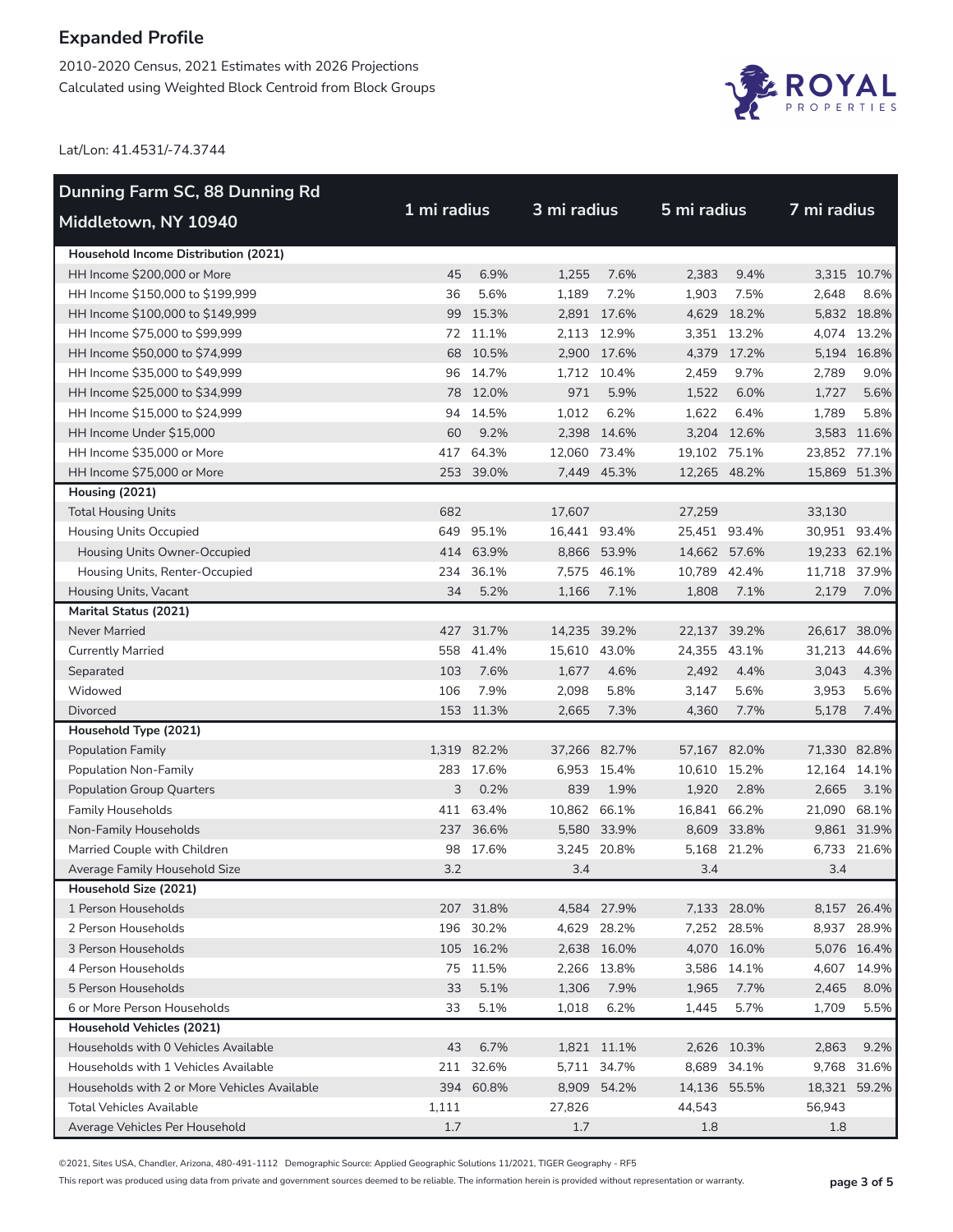2010-2020 Census, 2021 Estimates with 2026 Projections Calculated using Weighted Block Centroid from Block Groups



Lat/Lon: 41.4531/-74.3744

| Dunning Farm SC, 88 Dunning Rd                  |             |           |                  |             |                  |              |                  |             |
|-------------------------------------------------|-------------|-----------|------------------|-------------|------------------|--------------|------------------|-------------|
| Middletown, NY 10940                            | 1 mi radius |           | 3 mi radius      |             | 5 mi radius      |              | 7 mi radius      |             |
| Labor Force (2021)                              |             |           |                  |             |                  |              |                  |             |
| Estimated Labor Population Age 16 Years or Over | 1,324       |           | 35,705           |             | 55.588           |              | 68.858           |             |
| <b>Estimated Civilian Employed</b>              |             | 721 54.4% | 20,418 57.2%     |             | 31,594           | 56.8%        | 39,252 57.0%     |             |
| <b>Estimated Civilian Unemployed</b>            | 69          | 5.2%      | 1,462            | 4.1%        | 2,230            | 4.0%         | 2,735            | 4.0%        |
| <b>Estimated in Armed Forces</b>                | 5           | 0.3%      | 96               | 0.3%        | 126              | 0.2%         | 161              | 0.2%        |
| <b>Estimated Not in Labor Force</b>             | 530         | 40.0%     | 13,730 38.5%     |             | 21,638           | 38.9%        | 26,710 38.8%     |             |
| Unemployment Rate                               | 5.2%        |           | 4.1%             |             | 4.0%             |              | 4.0%             |             |
| Occupation (2021)                               |             |           |                  |             |                  |              |                  |             |
| Occupation: Population Age 16 Years or Over     | 721         |           | 20,418           |             | 31,594           |              | 39,252           |             |
| Management, Business, Financial Operations      | 67          | 9.2%      |                  | 2,525 12.4% |                  | 4,179 13.2%  |                  | 5,392 13.7% |
| Professional, Related                           | 130         | 18.0%     |                  | 4,206 20.6% |                  | 6,947 22.0%  |                  | 8,891 22.7% |
| Service                                         |             | 203 28.1% |                  | 4,508 22.1% |                  | 6,845 21.7%  |                  | 8,333 21.2% |
| Sales, Office                                   |             | 174 24.1% |                  | 4,152 20.3% |                  | 6,473 20.5%  |                  | 7,889 20.1% |
| Farming, Fishing, Forestry                      |             |           | $15 -$           |             | $24 -$           |              | $28 -$           |             |
| Construct, Extraction, Maintenance              | 60          | 8.3%      | 1,821            | 8.9%        | 2,690            | 8.5%         | 3,542            | 9.0%        |
| Production, Transport Material Moving           | 88          | 12.2%     |                  | 3,191 15.6% |                  | 4.436 14.0%  |                  | 5,178 13.2% |
| <b>White Collar Workers</b>                     | 370         | 51.4%     | 10,883 53.3%     |             | 17,599 55.7%     |              | 22,171 56.5%     |             |
| <b>Blue Collar Workers</b>                      |             | 350 48.6% |                  | 9,535 46.7% | 13,995 44.3%     |              | 17,081 43.5%     |             |
| <b>Consumer Expenditure (2021)</b>              |             |           |                  |             |                  |              |                  |             |
| <b>Total Household Expenditure</b>              | \$36.81 M   |           | \$1.05 B         |             | \$1.67 B         |              | \$2.14 B         |             |
| <b>Total Non-Retail Expenditure</b>             | \$19.49 M   |           | 52.9% \$555.8 M  |             | 52.9% \$885.82 M |              | 52.9% \$1.13 B   | 52.9%       |
| <b>Total Retail Expenditure</b>                 | \$17.33 M   |           | 47.1% \$495.64 M |             | 47.1% \$789.03 M |              | 47.1% \$1.01 B   | 47.1%       |
| Apparel                                         | \$1.29 M    |           | 3.5% \$37.36 M   |             | 3.6% \$59.59 M   |              | 3.6% \$76.33 M   | 3.6%        |
| Contributions                                   | $$1.21$ M   |           | 3.3% \$34.01 M   |             | 3.2% \$55.03 M   |              | 3.3% \$71.15 M   | 3.3%        |
| Education                                       | $$1.11$ M   |           | 3.0% \$32.32 M   |             | 3.1% \$52.3 M    |              | 3.1% \$67.98 M   | 3.2%        |
| Entertainment                                   | \$2.07 M    |           | 5.6% \$59.4 M    |             | 5.6% \$95.11 M   |              | 5.7% \$122.24 M  | 5.7%        |
| Food and Beverages                              | \$5.42 M    |           | 14.7% \$155.45 M |             | 14.8% \$246.69 M |              | 14.7% \$314.22 M | 14.7%       |
| Furnishings and Equipment                       | \$1.28 M    |           | 3.5% \$36.87 M   |             | 3.5% \$58.98 M   |              | 3.5% \$75.75 M   | 3.5%        |
| Gifts                                           | \$917.84 K  |           | 2.5% \$25.77 M   |             | 2.5% \$41.75 M   |              | 2.5% \$53.92 M   | 2.5%        |
| <b>Health Care</b>                              | \$3.13 M    |           | 8.5% \$87.9 M    |             | 8.4% \$139.73 M  |              | 8.3% \$177.89 M  | 8.3%        |
| <b>Household Operations</b>                     | \$1.45 M    |           | 3.9% \$41.15 M   |             | 3.9% \$65.89 M   |              | 3.9% \$84.54 M   | 4.0%        |
| Miscellaneous Expenses                          | \$696.75K   |           | 1.9% \$19.83 M   |             | 1.9% \$31.67 M   |              | 1.9% \$40.54 M   | 1.9%        |
| Personal Care                                   | \$494.88 K  |           | 1.3% \$14.12 M   |             | 1.3% \$22.49 M   |              | 1.3% \$28.73 M   | 1.3%        |
| Personal Insurance                              | \$259.22K   |           | 0.7% \$7.36 M    |             | 0.7% \$11.89 M   |              | 0.7% \$15.43 M   | 0.7%        |
| Reading                                         | \$80.51K    |           | 0.2% \$2.28 M    |             | 0.2% \$3.64 M    |              | 0.2% \$4.66 M    | 0.2%        |
| Shelter                                         | \$7.79 M    |           | 21.2% \$222.9 M  |             | 21.2% \$354.09 M |              | 21.1% \$451.28 M | 21.1%       |
| Tobacco                                         | \$227.17 K  |           | 0.6% \$6.39 M    |             | 0.6% \$9.93 M    |              | 0.6% \$12.34 M   | 0.6%        |
| Transportation                                  | \$6.65 M    |           | 18.1% \$190.97 M |             | 18.2% \$303.93 M |              | 18.1% \$388.49 M | 18.2%       |
| Utilities                                       | \$2.73 M    |           | 7.4% \$77.37 M   |             | 7.4% \$122.16 M  |              | 7.3% \$154.65 M  | 7.2%        |
| <b>Educational Attainment (2021)</b>            |             |           |                  |             |                  |              |                  |             |
| Adult Population Age 25 Years or Over           | 1,130       |           | 29,512           |             | 46,358           |              | 57,673           |             |
| Elementary (Grade Level 0 to 8)                 | 72          | 6.3%      | 1,354            | 4.6%        | 1,966            | 4.2%         | 2,223            | 3.9%        |
| Some High School (Grade Level 9 to 11)          | 84          | 7.4%      | 1,932            | 6.5%        | 2,957            | 6.4%         | 3,515            | 6.1%        |
| High School Graduate                            | 413         | 36.5%     |                  | 9,531 32.3% | 14,040           | 30.3%        | 17,004 29.5%     |             |
| Some College                                    | 249         | 22.0%     |                  | 6,732 22.8% |                  | 10,256 22.1% | 12,522 21.7%     |             |
| Associate Degree Only                           | 93          | 8.2%      |                  | 3,218 10.9% |                  | 4,986 10.8%  |                  | 6,408 11.1% |
| <b>Bachelor Degree Only</b>                     | 121         | 10.7%     |                  | 3,746 12.7% |                  | 6,825 14.7%  |                  | 8,996 15.6% |
| Graduate Degree                                 | 99          | 8.7%      |                  | 3,000 10.2% |                  | 5,327 11.5%  |                  | 7,005 12.1% |

©2021, Sites USA, Chandler, Arizona, 480-491-1112 Demographic Source: Applied Geographic Solutions 11/2021, TIGER Geography - RF5

This report was produced using data from private and government sources deemed to be reliable. The information herein is provided without representation or warranty. **page 4 of 5**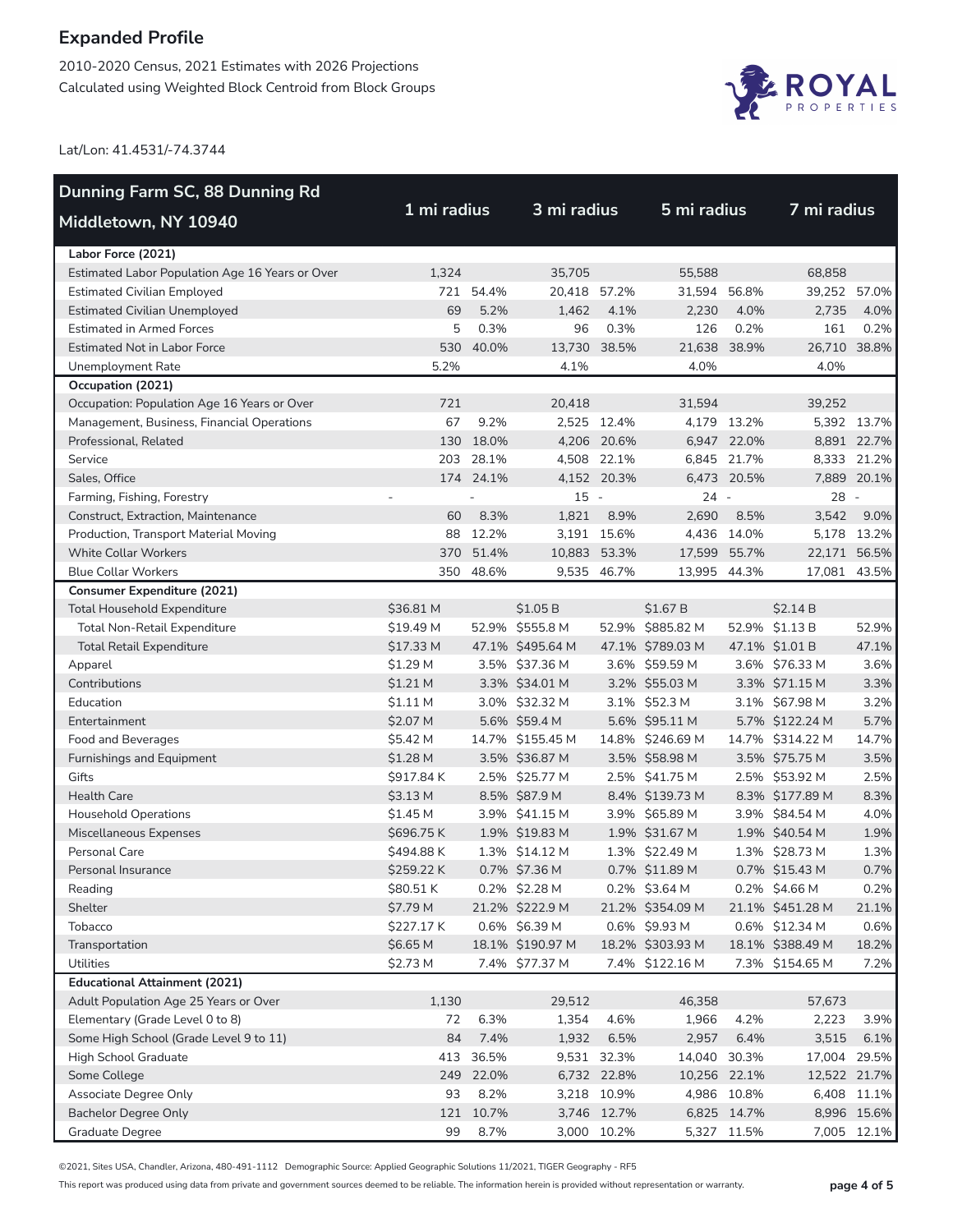2010-2020 Census, 2021 Estimates with 2026 Projections Calculated using Weighted Block Centroid from Block Groups



Lat/Lon: 41.4531/-74.3744

| Dunning Farm SC, 88 Dunning Rd                                         |              |           |                                 |             |                                 |             |                                 |             |  |  |
|------------------------------------------------------------------------|--------------|-----------|---------------------------------|-------------|---------------------------------|-------------|---------------------------------|-------------|--|--|
| Middletown, NY 10940                                                   | 1 mi radius  |           |                                 | 3 mi radius |                                 | 5 mi radius |                                 | 7 mi radius |  |  |
| Units In Structure (2021)                                              |              |           |                                 |             |                                 |             |                                 |             |  |  |
| 1 Detached Unit                                                        |              | 261 45.8% |                                 | 8,423 56.5% | 13,842 60.5%                    |             | 18,420 65.7%                    |             |  |  |
| 1 Attached Unit                                                        | 179          | 31.4%     |                                 | 1,533 10.3% | 2,033                           | 8.9%        | 2,198                           | 7.8%        |  |  |
| 2 to 4 Units                                                           | 35           | 6.1%      |                                 | 2,043 13.7% |                                 | 2,856 12.5% |                                 | 3,127 11.2% |  |  |
| 5 to 9 Units                                                           | 62           | 10.9%     |                                 | 1,816 12.2% |                                 | 2,660 11.6% | 2,780                           | 9.9%        |  |  |
| 10 to 19 Units                                                         | 34           | 6.0%      | 1,173                           | 7.9%        | 1,748                           | 7.6%        | 1,815                           | 6.5%        |  |  |
| 20 to 49 Units                                                         | 25           | 4.3%      | 580                             | 3.9%        | 921                             | 4.0%        | 991                             | 3.5%        |  |  |
| 50 or More Units                                                       | 52           | 9.1%      | 765                             | 5.1%        | 1,191                           | 5.2%        | 1,322                           | 4.7%        |  |  |
| Mobile Home or Trailer                                                 | 2            | 0.3%      | 109                             | 0.7%        | 199                             | 0.9%        | 298                             | 1.1%        |  |  |
| <b>Other Structure</b>                                                 |              |           | $\overline{\phantom{a}}$        |             |                                 |             |                                 |             |  |  |
| Homes Built By Year (2021)                                             |              |           |                                 |             |                                 |             |                                 |             |  |  |
| Homes Built 2010 or later                                              |              | 110 19.3% | 1,311                           | 8.8%        | 2,226                           | 9.7%        | 2,444                           | 8.7%        |  |  |
| Homes Built 2000 to 2009                                               | 106          | 18.6%     |                                 | 1,879 12.6% |                                 | 3,369 14.7% |                                 | 4,247 15.2% |  |  |
| Homes Built 1990 to 1999                                               |              | 105 18.4% |                                 | 1,494 10.0% |                                 | 2,404 10.5% |                                 | 3,103 11.1% |  |  |
| Homes Built 1980 to 1989                                               | 38           | 6.6%      |                                 | 1,703 11.4% |                                 | 2,608 11.4% |                                 | 3,302 11.8% |  |  |
| Homes Built 1970 to 1979                                               |              | 134 23.6% |                                 | 3,126 21.0% |                                 | 4,411 19.3% |                                 | 5,332 19.0% |  |  |
| Homes Built 1960 to 1969                                               | 57           | 10.0%     |                                 | 1,667 11.2% |                                 | 2,692 11.8% |                                 | 3,337 11.9% |  |  |
| Homes Built 1950 to 1959                                               | 48           | 8.5%      | 1,349                           | 9.1%        | 2,171                           | 9.5%        | 2,691                           | 9.6%        |  |  |
| Homes Built Before 1949                                                | 51           | 8.9%      |                                 | 3,911 26.3% |                                 | 5,568 24.3% |                                 | 6,495 23.2% |  |  |
| Home Values (2021)                                                     |              |           |                                 |             |                                 |             |                                 |             |  |  |
| Home Values \$1,000,000 or More                                        | $\mathbf{1}$ | 0.3%      | 56                              | 0.6%        | 122                             | 0.8%        | 168                             | 0.9%        |  |  |
| Home Values \$500,000 to \$999,999                                     | 8            | 2.0%      | 534                             | 6.0%        | 1,085                           | 7.4%        | 1,540                           | 8.0%        |  |  |
| Home Values \$400,000 to \$499,999                                     | 80           | 19.3%     | 825                             | 9.3%        |                                 | 1,520 10.4% |                                 | 2,304 12.0% |  |  |
| Home Values \$300,000 to \$399,999                                     | 41           | 9.9%      |                                 | 1,678 18.9% |                                 | 3,083 21.0% |                                 | 4,273 22.2% |  |  |
| Home Values \$200,000 to \$299,999                                     |              | 92 22.2%  |                                 | 2,584 29.1% |                                 | 4,074 27.8% |                                 | 5,445 28.3% |  |  |
| Home Values \$150,000 to \$199,999                                     | 122          | 29.5%     |                                 | 1,729 19.5% |                                 | 2,697 18.4% |                                 | 3,092 16.1% |  |  |
| Home Values \$100,000 to \$149,999                                     | 59           | 14.1%     | 936                             | 10.6%       | 1,249                           | 8.5%        | 1,391                           | 7.2%        |  |  |
| Home Values \$70,000 to \$99,999                                       | 4            | 0.9%      | 235                             | 2.7%        | 376                             | 2.6%        | 418                             | 2.2%        |  |  |
| Home Values \$50,000 to \$69,999                                       |              |           | 66                              | 0.7%        | 122                             | 0.8%        | 170                             | 0.9%        |  |  |
| Home Values \$25,000 to \$49,999                                       | 2            | 0.5%      | 77                              | 0.9%        | 111                             | 0.8%        | 137                             | 0.7%        |  |  |
| Home Values Under \$25,000                                             | 5            | 1.2%      | 147                             | 1.7%        | 222                             | 1.5%        | 293                             | 1.5%        |  |  |
| Owner-Occupied Median Home Value                                       | \$222,995    |           | \$247,315                       |             | \$264,205                       |             | \$277,584                       |             |  |  |
| Renter-Occupied Median Rent                                            | \$1,063      |           | \$1,161                         |             | \$1,181                         |             | \$1,187                         |             |  |  |
| Transportation To Work (2021)                                          |              |           |                                 |             |                                 |             |                                 |             |  |  |
| Drive to Work Alone<br>Drive to Work in Carpool                        |              | 516 71.5% | 15,646 76.6%                    | 2,354 11.5% | 24,488 77.5%                    | 3,144 10.0% | 30,513 77.7%                    |             |  |  |
|                                                                        |              | 100 13.9% |                                 |             |                                 |             | 3,691                           | 9.4%        |  |  |
| Travel to Work by Public Transportation<br>Drive to Work on Motorcycle | 50           | 6.9%      | 935                             | 4.6%        | 1,658                           | 5.2%        | 1,953                           | 5.0%        |  |  |
| Walk or Bicycle to Work                                                | 31           | 4.3%      | $\overline{\phantom{a}}$<br>582 | 2.9%        | $\overline{\phantom{a}}$<br>846 | 2.7%        | $\overline{\phantom{a}}$<br>975 | 2.5%        |  |  |
| <b>Other Means</b>                                                     | 13           | 1.8%      | 113                             | 0.6%        | 209                             | 0.7%        | 239                             | 0.6%        |  |  |
| Work at Home                                                           | 12           | 1.6%      | 788                             | 3.9%        | 1,249                           | 4.0%        | 1,882                           | 4.8%        |  |  |
| Travel Time (2021)                                                     |              |           |                                 |             |                                 |             |                                 |             |  |  |
| Travel to Work in 14 Minutes or Less                                   |              | 122 16.9% |                                 | 5,178 25.4% |                                 | 8,028 25.4% |                                 | 9,523 24.3% |  |  |
| Travel to Work in 15 to 29 Minutes                                     |              | 200 27.8% |                                 | 6,081 29.8% |                                 | 9,457 29.9% | 11,723 29.9%                    |             |  |  |
| Travel to Work in 30 to 59 Minutes                                     |              | 214 29.6% |                                 | 4,279 21.0% |                                 | 6,672 21.1% |                                 | 8,364 21.3% |  |  |
| Travel to Work in 60 Minutes or More                                   |              | 173 24.0% |                                 | 4,092 20.0% |                                 | 6,189 19.6% |                                 | 7,760 19.8% |  |  |
| Average Minutes Travel to Work                                         | 32.6         |           | 25.0                            |             | 24.7                            |             | 25.1                            |             |  |  |

©2021, Sites USA, Chandler, Arizona, 480-491-1112 Demographic Source: Applied Geographic Solutions 11/2021, TIGER Geography - RF5

This report was produced using data from private and government sources deemed to be reliable. The information herein is provided without representation or warranty. **page 5 of 5**